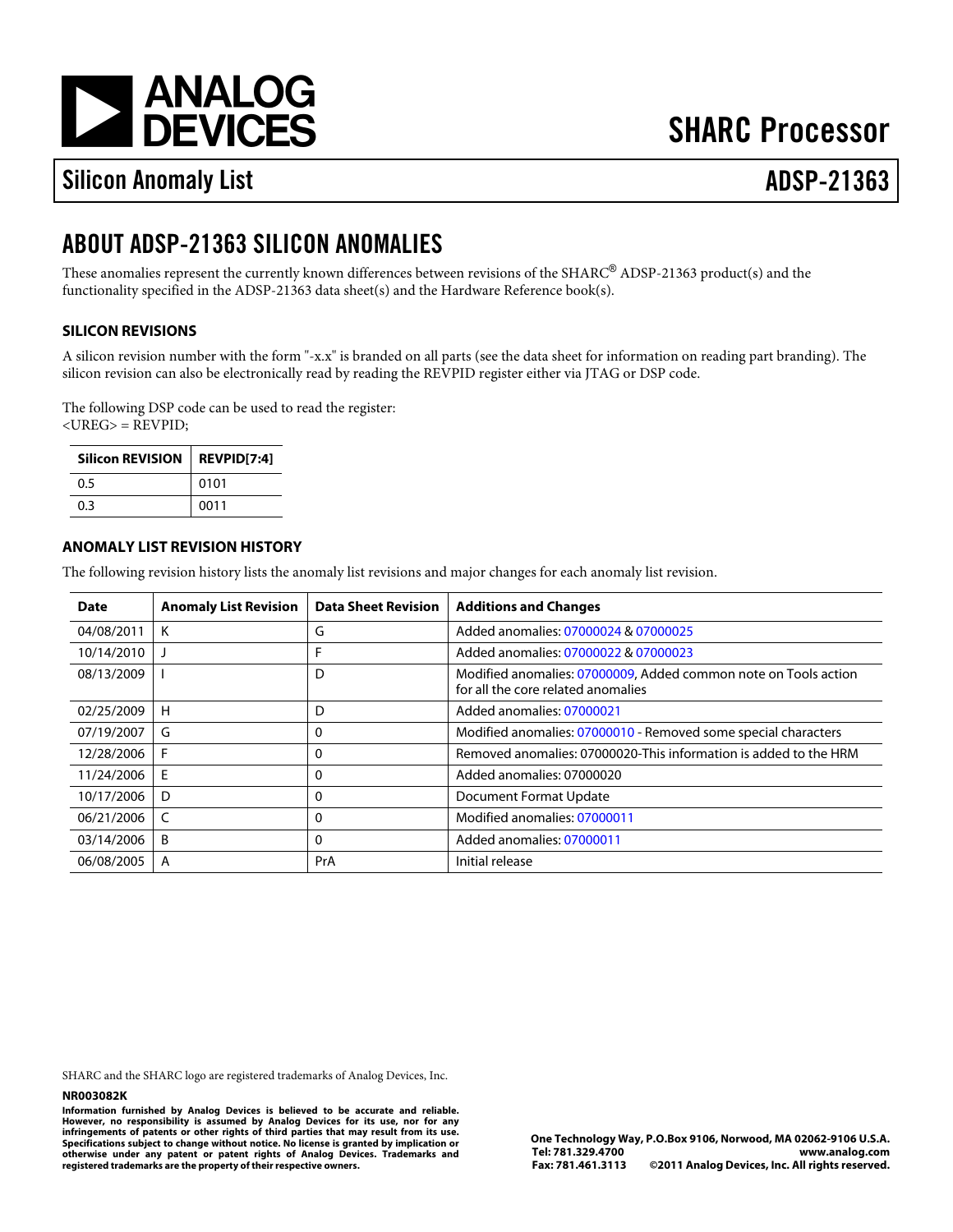# SUMMARY OF SILICON ANOMALIES

The following table provides a summary of ADSP-21363 anomalies and the applicable silicon revision(s) for each anomaly.

<span id="page-1-4"></span><span id="page-1-3"></span><span id="page-1-2"></span><span id="page-1-1"></span><span id="page-1-0"></span>

| No.            | ID       | Description                                                                                                                                         | 0.3 | 0.5 |
|----------------|----------|-----------------------------------------------------------------------------------------------------------------------------------------------------|-----|-----|
| $\overline{1}$ | 07000008 | Instruction Cache needs to be initialized                                                                                                           | x   |     |
| 2              | 07000009 | Some Core Stalls not executed properly                                                                                                              | X   | х   |
| 3              | 07000010 | Memory write operations can fail under certain conditions while DMA to internal memory is in progress x                                             |     | x   |
| 4              | 07000011 | SPI can generate spurious clock for an additional word when used in receive DMA mode at maximum x<br><b>SPICLK frequency</b>                        |     | x   |
| 5              | 07000021 | Incorrect Popping of stacks possible when exiting IRQx/Timer Interrupts with DB modifiers                                                           | x   | x   |
| 6              | 07000022 | Conditional FLAG instructions involving DAG index registers must not be followed immediately by an<br>instruction that uses the same index register | x   | x   |
| $\overline{7}$ | 07000023 | Hardware /IRQx interrupts may cause unpredictable behavior under some conditions                                                                    | х   | х   |
| 8              | 07000024 | VDSP Statistical profiler may provide incorrect profile information for idle instructions                                                           | x   | x   |
| 9              | 07000025 | After an emulator halt at the instruction before 'idle' instruction, the Core Timer stops decrementing<br>even after code execution restarts        | x   | x   |

<span id="page-1-8"></span><span id="page-1-7"></span><span id="page-1-6"></span><span id="page-1-5"></span>Key:  $x =$  anomaly exists in revision

. = Not applicable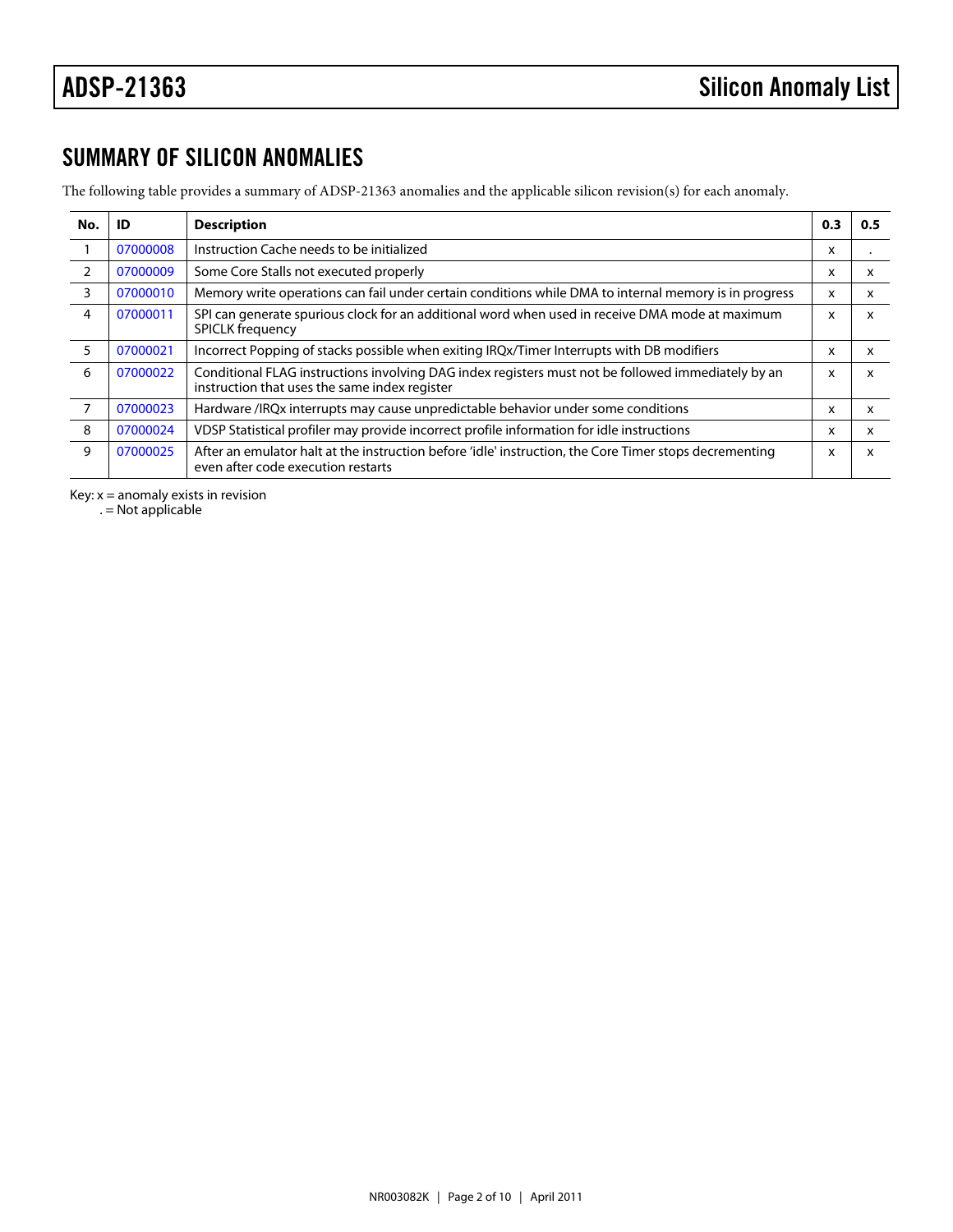# DETAILED LIST OF SILICON ANOMALIES

The following list details all known silicon anomalies for the ADSP-21363 including a description, workaround, and identification of applicable silicon revisions.

# <span id="page-2-0"></span>[1.](#page-1-0) 07000008 - Instruction Cache needs to be initialized:

### DESCRIPTION:

The instruction cache in the ADSP-2136x processor is not properly initialized upon power-up. As a result of this the first data read (cache hit) from the cache may be incorrect, possibly causing the processor to execute an invalid instruction. This sort of scenario can apply in code that includes PM data accesses within a loop. (In the second iteration of the loop, the PM data access instruction will be read from cache by the program sequencer, and due to this issue the instruction from cache may be invalid.

### WORKAROUND:

The workaround for this issue is to place the code snippet below into the processor's initialization routine. It will force the cache to be initialized properly, and after executing this code snippet the instruction cache will function reliably. It is important to execute this code before the instruction cache is to be relied upon.

BIT SET MODE2 CADIS; // Disable the cache<br>NOP; // One nop for effect latency // One nop for effect latency READ CACHE 0; // Read cache instruction BIT CLR MODE2 CADIS; // Re-enabling the cache.

Note: This workaround may be built into the development tool chain and/or into the operating system source code. For tool chains and Operating Systems supported by ADI, such as VisualDSP++ and VDK please consult the "Silicon Anomaly Tools Support" help page in the applicable documentation and release notes for details.

APPLIES TO REVISION(S):

0.3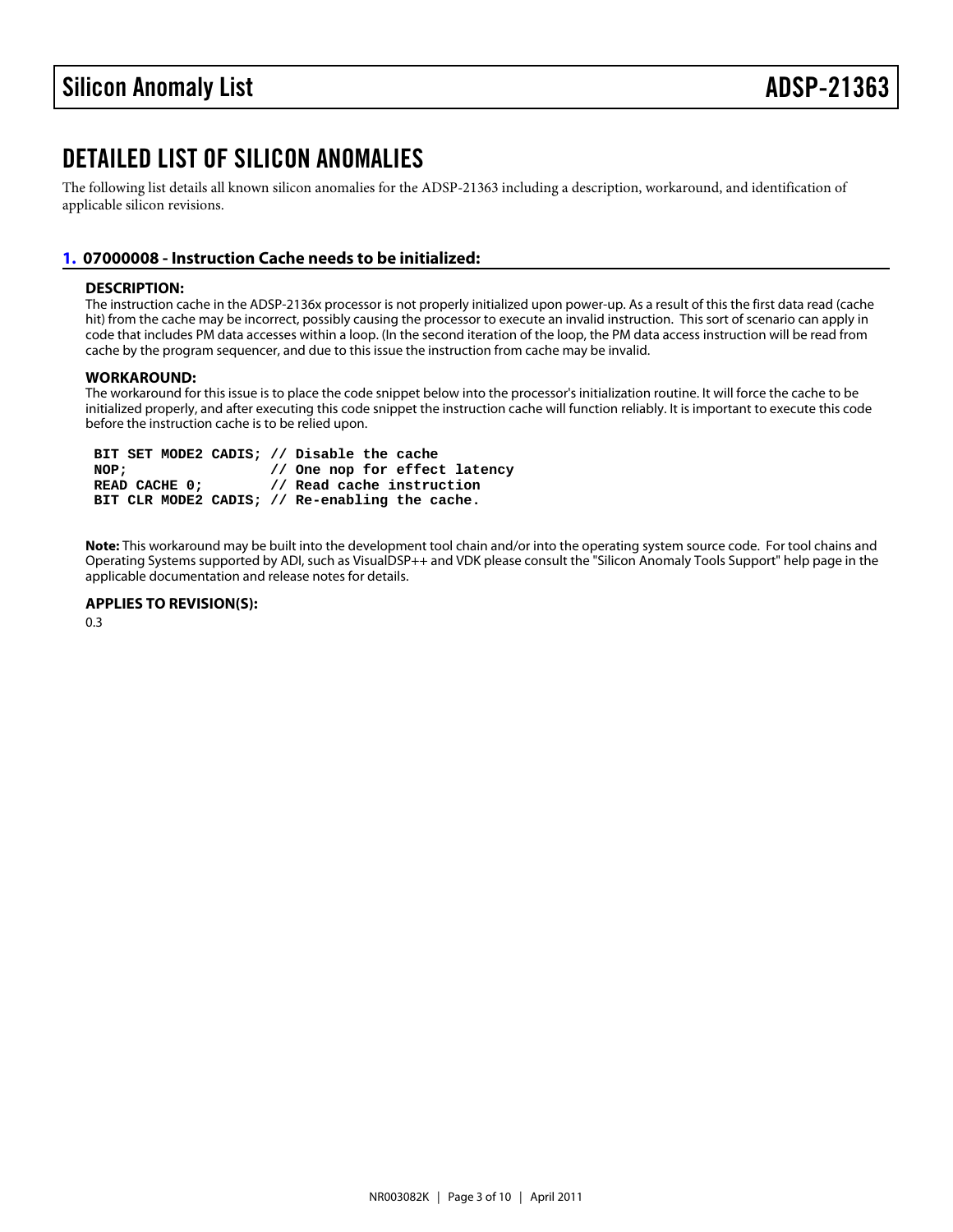# <span id="page-3-0"></span>[2.](#page-1-1) 07000009 - Some Core Stalls not executed properly:

#### DESCRIPTION:

Under certain specific conditions outlined below, 3 types of stalls that are normally incurred do not get executed. In certain cases this can cause unexpected code operation.

1.Multiplier stalls:

In normal operation, if both operands in a multiplier instruction are produced by either the multiplier or the ALU in the previous instruction, the pipeline is stalled for 1 cycle.

 $[1]$  F0=F0+F4, F1=F0-F4, R14 = DM(I0,M0);  $[2]$  F4=F0\*F1; <---- this should stall

Anomalous behavior:

If: The memory access in instruction 1 is to a memory-mapped IOP register. -Or-DMA is simultaneously accessing the same bank as the memory access in instruction 1.

Then: Stall does not occur, and this results in the product in F4 being incorrect.

2.Register writes mode1 / mode2:

In normal operation, a stall cycle is added after any write to MODE1 or MODE2 registers.

-A stall is also added when the content of MODE1 and MODE2 registers are modified through the bit manipulation instruction.

-The value of MODE1 also changes when PUSH STS or POP STS instructions are executed, or when the sequencer branches to or returns from an ISR involving push/pop of status stack (such as any of the hardware interrupts like IRQ and core timer interrupts). In such cases the pipeline is stalled for a cycle.

Example1:

 [1] MODE1= DM(I0,M0); /\*Enable bit reverse addressing for I8 \*/ [2] PM( $18$ , M8)=R14; /\* stalls for a cycle but unaffected by mode setting  $*/$  [3] PM(I8,M8)=R14; /\* performs bit reversed mode of addressing \*/ [4] …

Example2:

[1] MODE1= DM(I0,M0); /\*Enable bit reverse addressing for I8 \*/

 $[2]$  r0 = r1 + r2; /\* stalls for a cycle \*/

[3] PM(I8,M8)=R14; /\* performs bit reversed mode of addressing \*/

[4] …

Anomalous behavior:

If: The memory access in instruction 1 is to a memory-mapped IOP register.

-Or-

DMA is simultaneously accessing the same bank as the memory access in instruction 1.

Then: Stall does not occur, and this results in instruction 3 not being affected by the mode change.

3.PCSTK load & RTS/RTI combination:

When PCSTK is loaded, and an RTS/RTI is executed immediately afterward, there is a stall as the return waits for a writeback of PCSTK before the return.

 Example1:  $[1]$  PCSTK = DM(I0,M0); [2] RTS;

 Example2:  $[1]$  PCSTK = DM(I0,M0); [2] RTI;

Anomalous behavior: If: The memory access in instruction 1 is to a memory-mapped IOP register. -Or-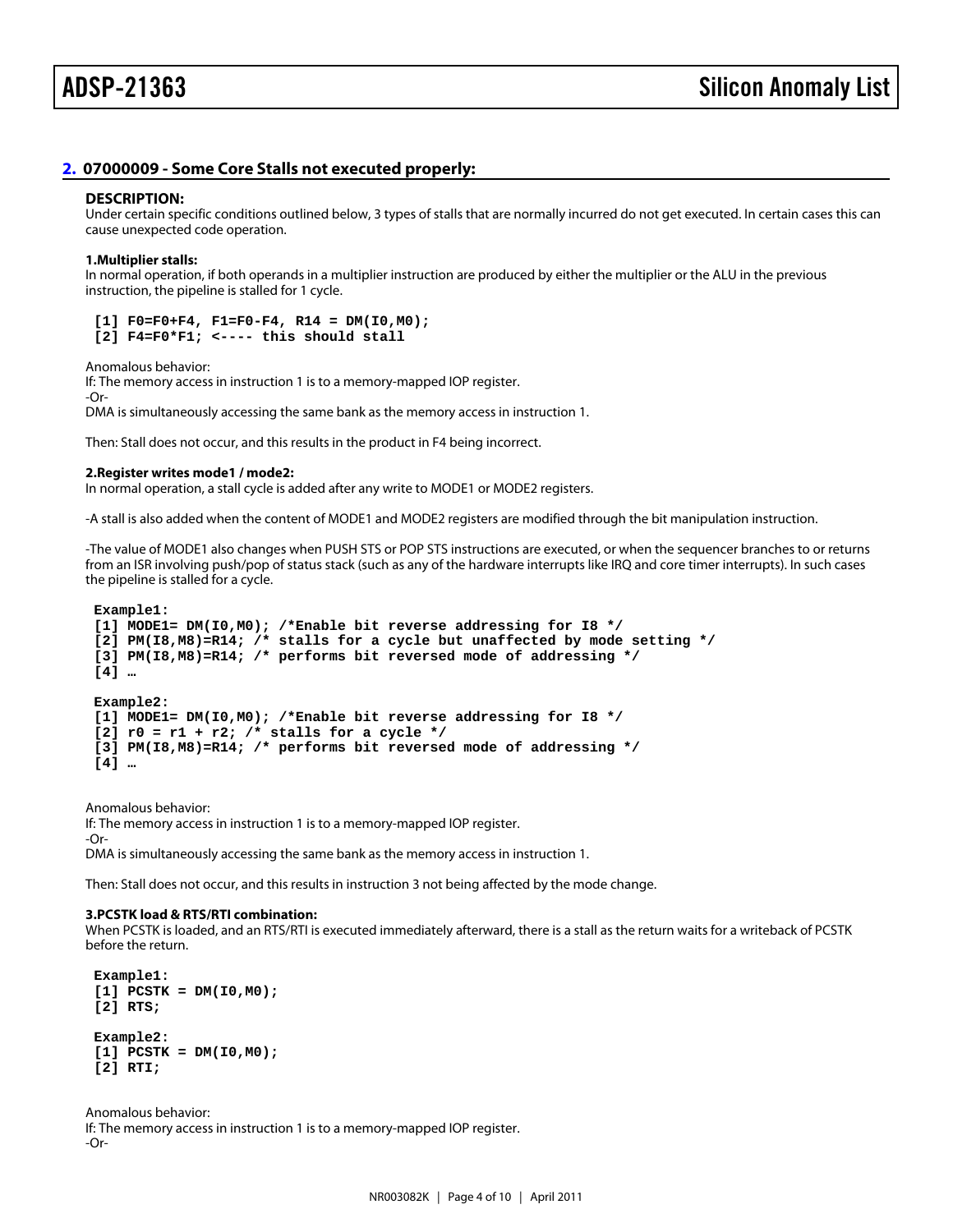# Silicon Anomaly List **ADSP-21363**

DMA is simultaneously accessing the same bank as the memory access in instruction 1.

Then: Stall does not occur, and this results in the RTS/RTI vectoring to some unknown location instead of the value from PCSTK.

**Note:** Multiplier stalls case is fixed for the 0.4 and 0.5 revision of the silicon.

### **WORKAROUND:**

For cases 1 and 3, add a nop between instructions 1 and 2. For case 2 add a nop between instructions 2 and 3.

**Note:** This workaround may be built into the development tool chain and/or into the operating system source code. For tool chains and Operating Systems supported by ADI, such as VisualDSP++ and VDK please consult the "Silicon Anomaly Tools Support" help page in the applicable documentation and release notes for details.

# **APPLIES TO REVISION(S):**

0.3, 0.5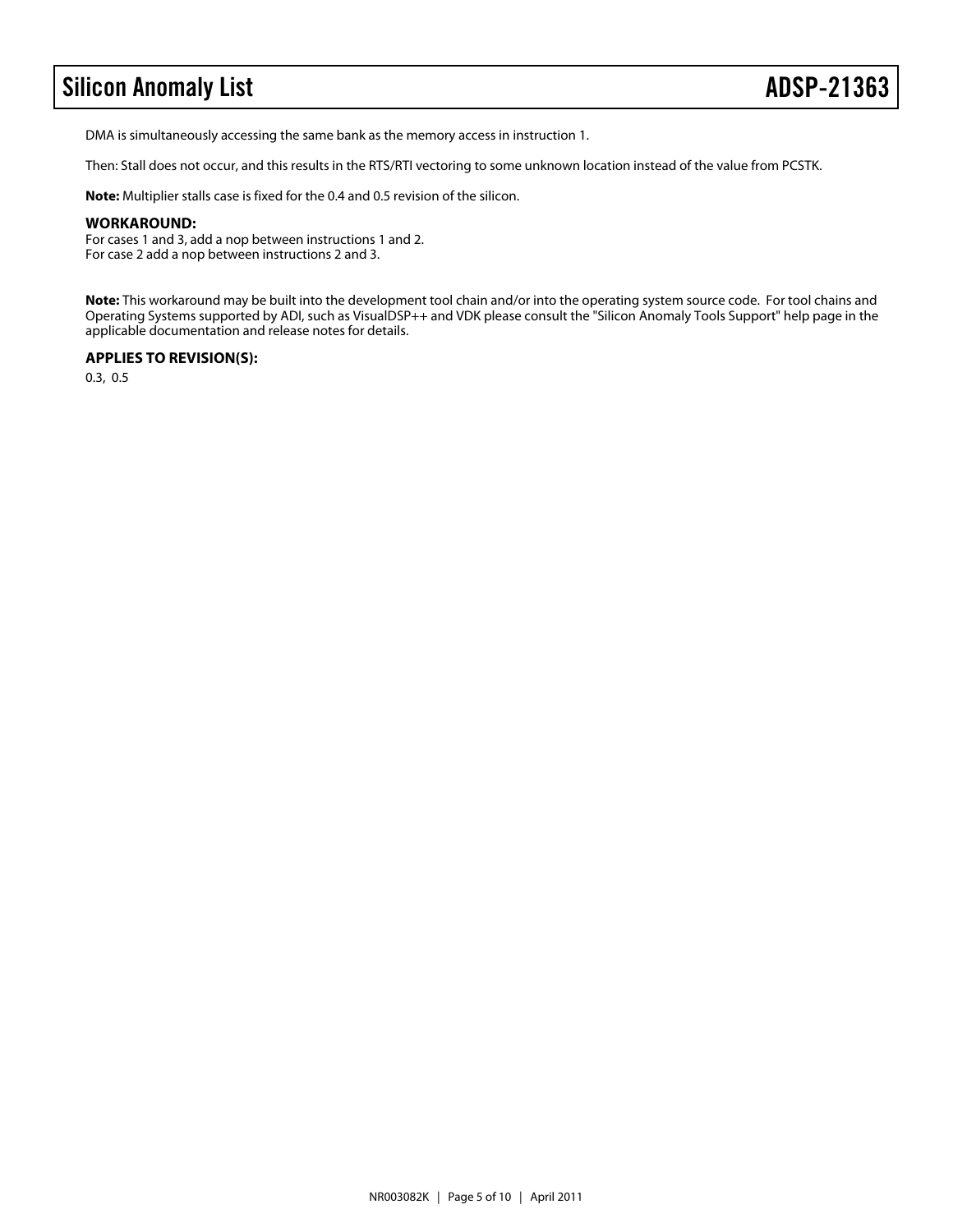# <span id="page-5-0"></span>[3.](#page-1-2) 07000010 - Memory write operations can fail under certain conditions while DMA to internal memory is in progress:

#### DESCRIPTION:

If an instruction modifies a register and the same register is the source to a memory write, and a DMA happens to same block as the memory write in the next cycle, under the following conditions, the modified value of the register is written to memory instead of the old one.

Examples of instructions that modify a register and the same register are written to memory are:

1.  $RO = R1-R2$ ,  $DM(10, MO) = R0$ ; // The memory access can be either DM/PM 2. DM( $10, M0$ ) = R0, R0 = PM( $18, M8$ );

The conditions under which we see the issue are: 1. The failing instruction is the first instruction in a 1,2, or 4 instructions long loop.

Example:

lcntr =  $8$ , do (pc, 1) until lce;  $DM(IO, MO) = RO$ ,  $RO = PM(IB, MB)$ ; //and DMA occurs in next cycle. // The new value of R0 (fetched through PM) is written into DM memory lcntr=0x7, do ST2\_IN\_BFLY\_T2 until lce; //2 instr long loop f4=f2+f4, dm(i3,m6)=r0, r0=pm(i11,m11); ST2\_IN\_BFLY\_T2: f4=pass f2, dm(i4,m6)=r4, r2=pm(i11,m11);

2. When the compute of the failing instruction generates both the operands of multiplier in the next instruction Example:

```
F0=F0+F4, F1=F0-F4, DM(10,MO) = R1; // and DMA occurs in next cycle.
 // The new value of R1 (output of compute) is written into DM memory
F4 = F0*F1;
```
3. When the failing instruction is followed by a conditional branch and any of the following two happens a. A compute in the failing instruction affects the condition of the branch Example:

 $F0=F0+F4$ ,  $PM(110, M10) = R0$ ; // and DMA occurs in next cycle. //The new value of R0 (output of compute) is written into PM memory IF EQ JUMP(PC,0x12);

b. A compute in the instruction preceding the failing instruction affects the condition of branch Example:

 F0=F0+F4;  $DM(10, M0) = RO$ ,  $RO = PM(18, M8)$ ; // and DMA occurs in next cycle. //The new value of R0 (fetched through PM) is written into DM memory IF EQ JUMP(PC,0x12);

4. When the failing instruction contains a floating point multiplication and is followed by compute operation involving any fixed point operand register executing in ALU or shifter.

Example:

 $F0 = F0*F4$ , DM( $10, MO$ ) = R0; F5=FLOAT R1; //The new value of R0 (output of multiply) is written into PM memory

WORKAROUND: Move DMA to another block of memory OR, 1. For case1, unroll the loop to make the loop length more than 4.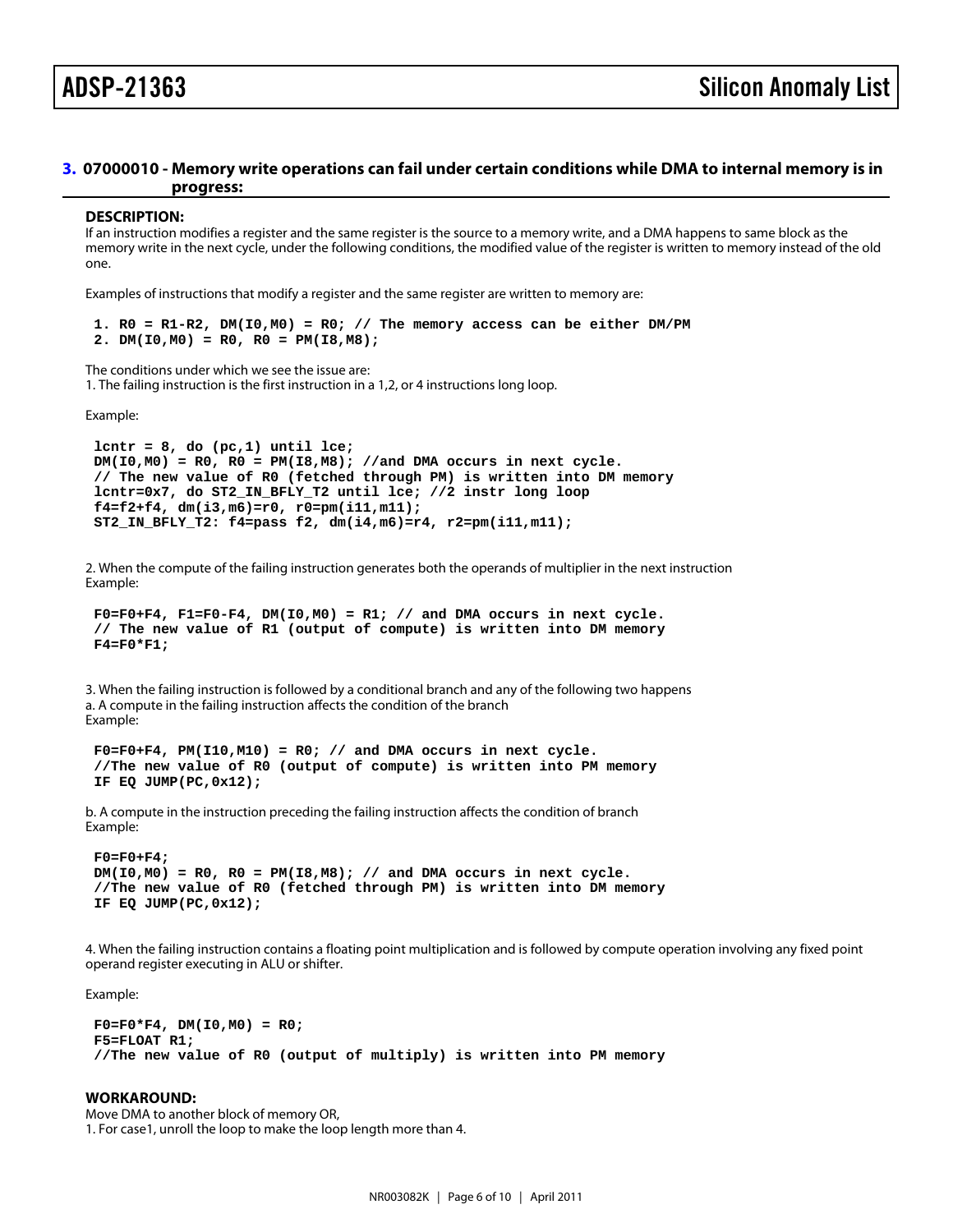# Silicon Anomaly List **ADSP-213**

2. For case 2, 3a, 3b and 4 insert an unrelated instruction between the failing instruction and the instruction following it.

Note: This workaround may be built into the development tool chain and/or into the operating system source code. For tool chains and Operating Systems supported by ADI, such as VisualDSP++ and VDK please consult the "Silicon Anomaly Tools Support" help page in the applicable documentation and release notes for details.

APPLIES TO REVISION(S): 0.3, 0.5

# <span id="page-6-1"></span>[4.](#page-1-3) 07000011 -SPI can generate spurious clock for an additional word when used in receive DMA mode at maximum SPICLK frequency:

#### DESCRIPTION:

SPI can generate spurious clock for an additional word when the following three conditions are met:-

- 1. The SPI is configured for 32-bit, receive master DMA mode and performs back to back DMA transfers.
- 2. The SPI DMA is disabled and re-enabled between back to back DMA transfers without disabling the SPI itself.
- 3. The SPI is operated at the maximum SPICLK frequency (SPIBAUD = 2).

When the above three conditions are met, SPI can generate clock for an additional word even after the FIFO and the receive buffer is full. This clock for another word can cause the receive buffer overflow error which will result in loss of the additional received data word.

#### WORKAROUND:

1. Do not disable the SPI DMA between back to back DMA transfers.

- 2. If the application demands disabling SPI DMA between back to back DMA transfers then the sequence given below must be followed: • Disable the SPI DMA
	- Disable the SPI
	- Clear the FIFO and the receive buffer
	- Configure the DMA descriptors and Enable the SPI
	- Enable the SPI DMA

#### APPLIES TO REVISION(S):

0.3, 0.5

# <span id="page-6-0"></span>[5.](#page-1-4) 07000021 - Incorrect Popping of stacks possible when exiting IRQx/Timer Interrupts with DB modifiers:

#### DESCRIPTION:

If a delayed branch modifier (DB) is used to return from the interrupt service routines of any of IRQx (hardware) or timer interrupts, the automatic popping of ASTATx/ASTATy/MODE1 registers from the status stack may go wrong.

The specific instructions affected by this anomaly are "RTI (DB);" and "JUMP (CI) (DB);"

This anomaly affects only IRQx and Timer Interrupts as these are the only interrupts that cause the sequencer to push an entry onto the status stack.

#### WORKAROUND:

Do not use (DB) modifiers in instructions exiting IRQx or Timer ISRs. Instructions in the delay slots should be moved to a location prior to the branch.

Note: This workaround may be built into the development tool chain and/or into the operating system source code. For tool chains and Operating Systems supported by ADI, such as VisualDSP++ and VDK please consult the "Silicon Anomaly Tools Support" help page in the applicable documentation and release notes for details.

APPLIES TO REVISION(S): 0.3, 0.5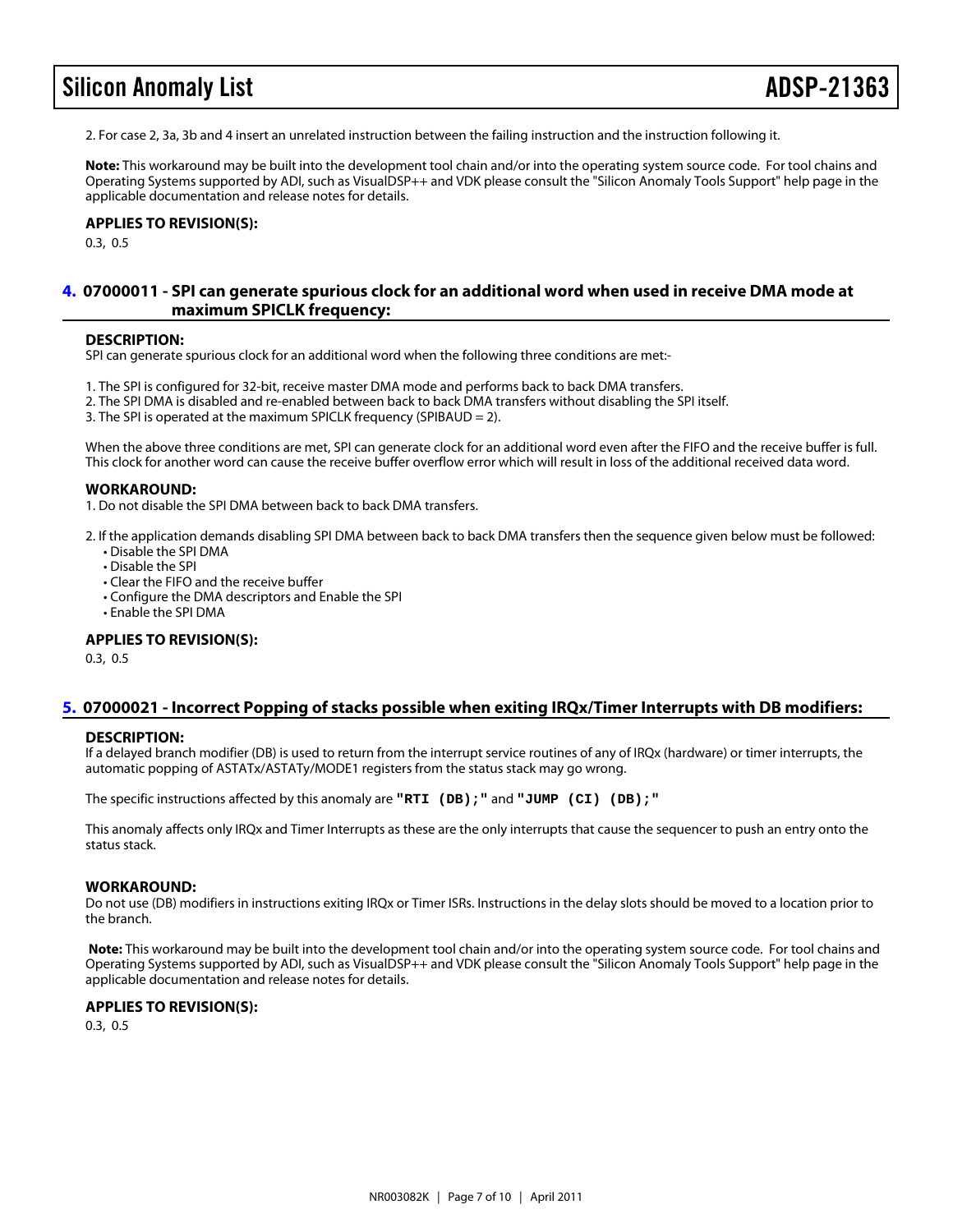# <span id="page-7-0"></span>[6.](#page-1-5) 07000022 - Conditional FLAG instructions involving DAG index registers must not be followed immediately by an instruction that uses the same index register:

#### DESCRIPTION:

In the following instruction sequence shown below:

 INSTR1: Compute; INSTR2: If COND DM (Ia,Mb); //COND maybe based on the INSTR1, or any other condition INSTR3: DM (Ia,Mc);

The value of the DAG index register in INSTR3 will either be Ia or (Ia+Mb) depending on whether INSTR2 was aborted or executed.

If COND is based on an external FLAG condition (for example, say FLAG2\_IN) which is set asynchronously by an external source or event, the necessary internal stalls which would result in the DAG index register getting the correct value do not take effect, and consequently the value of the DAG index register may not contain the correct and expected value.

#### WORKAROUND:

Separate the second and third instructions in the above sequence by at least two NOP's.

Note: This workaround may be built into the development tool chain and/or into the operating system source code. For tool chains and Operating Systems supported by ADI, such as VisualDSP++ and VDK please consult the "Silicon Anomaly Tools Support" help page in the applicable documentation and release notes for details.

# APPLIES TO REVISION(S):

0.3, 0.5

# <span id="page-7-1"></span>[7.](#page-1-6) 07000023 - Hardware /IRQx interrupts may cause unpredictable behavior under some conditions:

#### DESCRIPTION:

The /IRQx interrupts may lead to an unpredictable behavior of the processor under some conditions. The problem happens under a specific timing window between the /IRQx signal and the internal clock references. At this point, a couple of malfunctions (out of many possible ones) that may occur are - the fetch address corresponding to the /IRQx interrupt from the IVT is corrupted, this can lead to corrupted instruction and/or the sequencer branching to unknown/invalid location. This problem is applicable for both edge-sensitive and level-sensitive configurations of the /IRQx interrupts and is seen only when the processor is operated with the core-clock frequency above 285MHz.

### WORKAROUND:

1) DAI interrupts should be used for external interrupts, instead of /IRQx interrupts.

2) If possible, the core clock frequency can be reduced to 285MHz or lower.

### APPLIES TO REVISION(S):

0.3, 0.5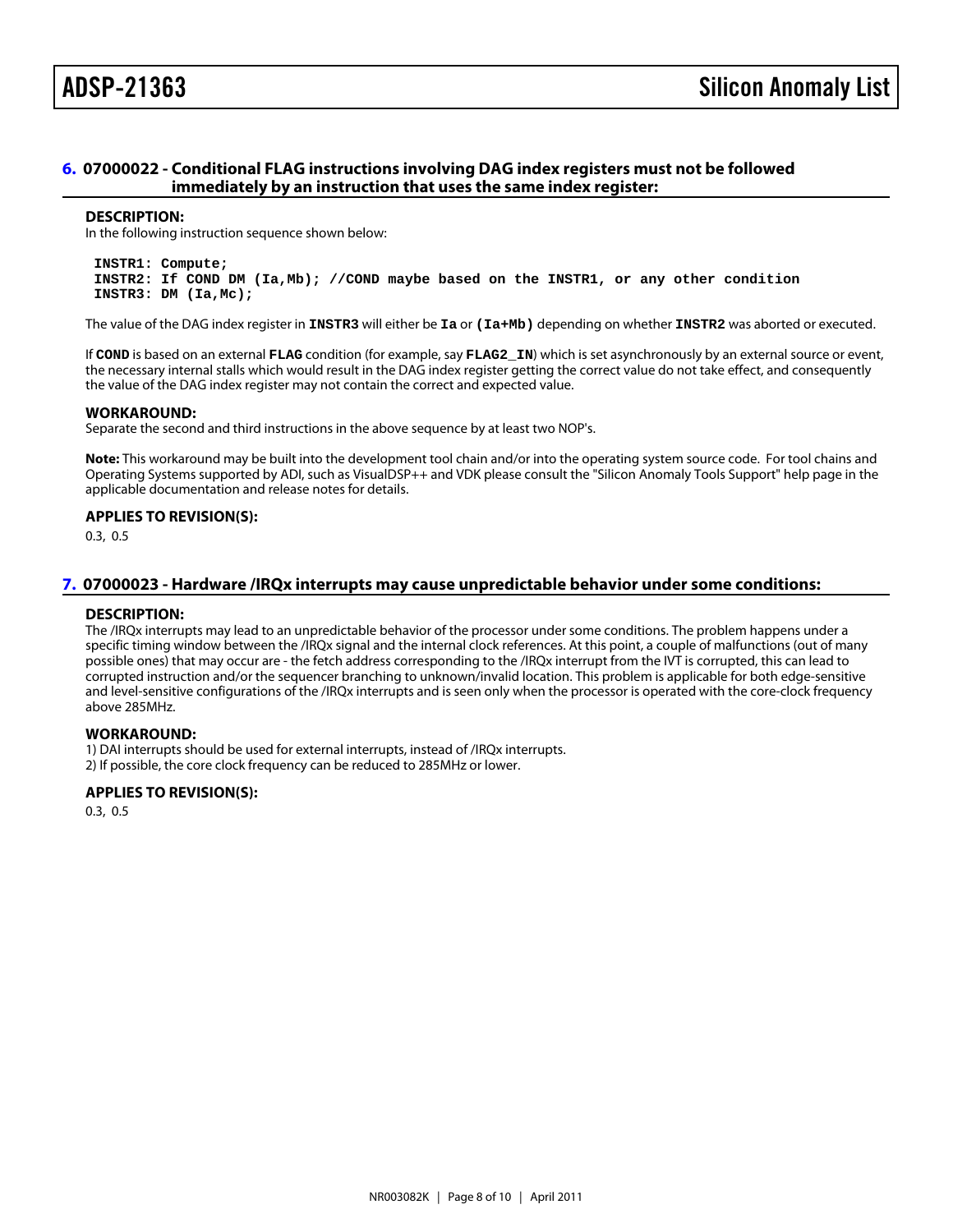### <span id="page-8-0"></span>[8.](#page-1-7) 07000024 - VDSP Statistical profiler may provide incorrect profile information for idle instructions:

#### DESCRIPTION:

The VisualDSP++ statistical profiler may indicate incorrect processor time expenditure when idle instructions are used. This occurs if the EMUPC register does not get updated when the program sequencer is executing the idle instruction.

In the example code below, the ISR\_func1 is executed at the ISR's interrupt rate and most of the processor time is spent in executing the idle instruction. However, the statistical profiler may show incorrectly that most of the processor time is spent executing instructions in the ISR\_func1. This occurs when the program sequencer branches to execute the IDLE instruction from the RTI instruction. When this occurs, the EMUPC register may still retain the previously executed ISR\_func1's Program Counter value.

\_main:

 …… Test: Idle; Jump Test; \_main.end:

ISR\_func1:

 …… …… Instruction\_x; Instruction \_y; RTI;

Note: This issue impacts only the Statistical Profiling information.

#### WORKAROUND:

NOP instruction can be used instead of IDLE instruction wherever possible to get correct statistical profile information.

APPLIES TO REVISION(S):

0.3, 0.5

# <span id="page-8-1"></span>[9.](#page-1-8) 07000025 - After an emulator halt at the instruction before 'idle' instruction, the Core Timer stops decrementing even after code execution restarts:

### DESCRIPTION:

When the processor is halted at a breakpoint in an emulator session, the core timer correctly stops decrementing and restarts when code execution is resumed. However, if the emulator breakpoint is placed at an instruction just before an idle instruction, the core timer remains halted even after the code execution is resumed.

In the example code below, the core timer remains halted after code execution is resumed following the core halt at Instruction1. The same behavior is seen if Instruction1 is executed by 'single stepping'.

Enable\_Core\_timer:

Bit set MODE1 TIMEN;

 …… ……

……

Instruction1; *// Placing breakpoint here causes the anomaly* 

 Idle; Instruction2; Instruction3;

Note: This issue impacts only Emulator session debug.

WORKAROUND: None

APPLIES TO REVISION(S): 0.3, 0.5